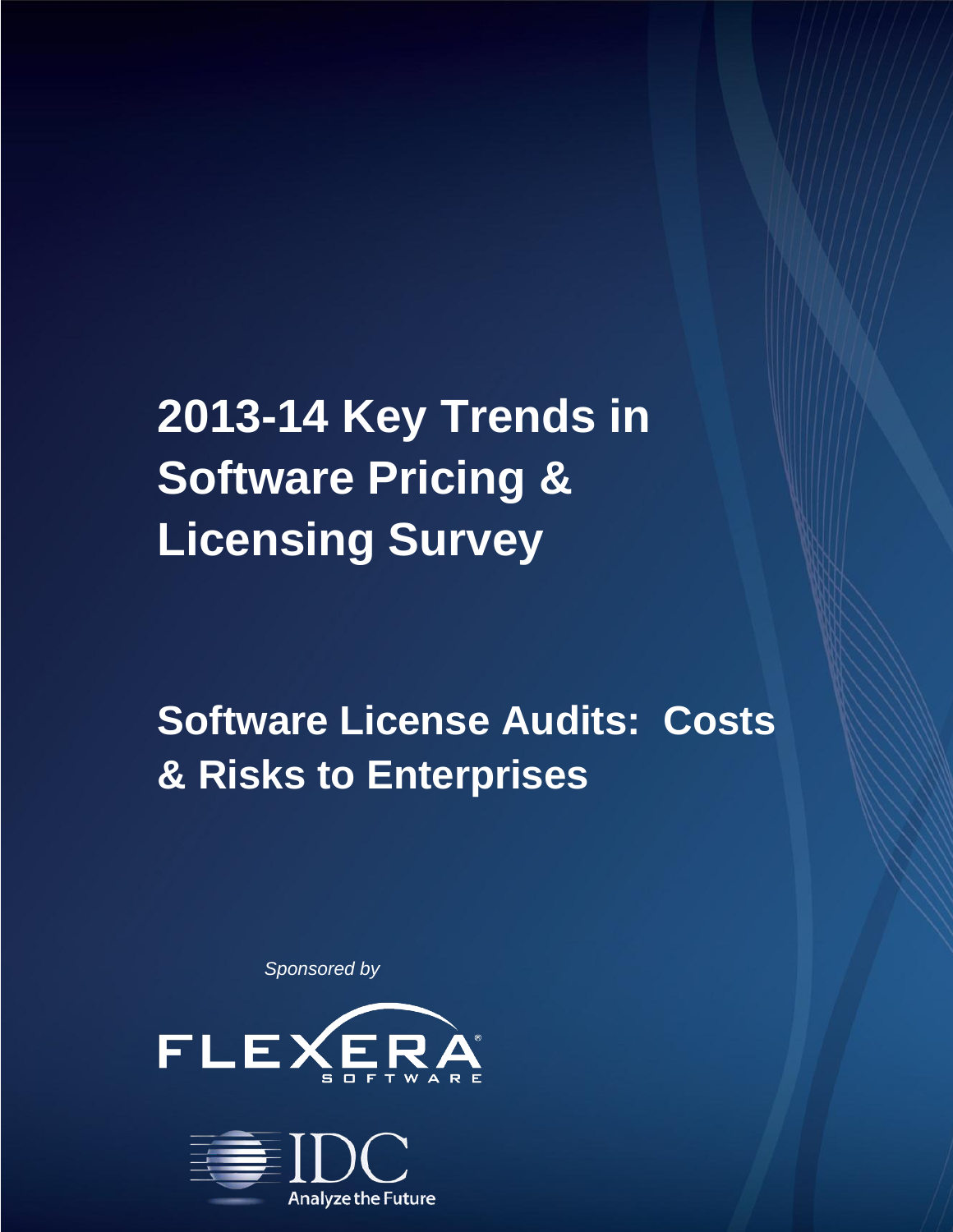| Software vendors are aggressively auditing their customers. The largest organizations are       |  |
|-------------------------------------------------------------------------------------------------|--|
| Unbudgeted costs are high, with six- or seven- figure true ups (or higher) being the norm.      |  |
| All major vendors are auditing but Microsoft is the most aggressive - and it's going after      |  |
| Despite the high stakes – enterprises aren't doing enough to eliminate audit costs or risks  11 |  |
| Organizations least prepared for software audits are the least satisfied with their current     |  |
| CFO's beware -- most organizations are "accidental software pirates" 14                         |  |
|                                                                                                 |  |
|                                                                                                 |  |
|                                                                                                 |  |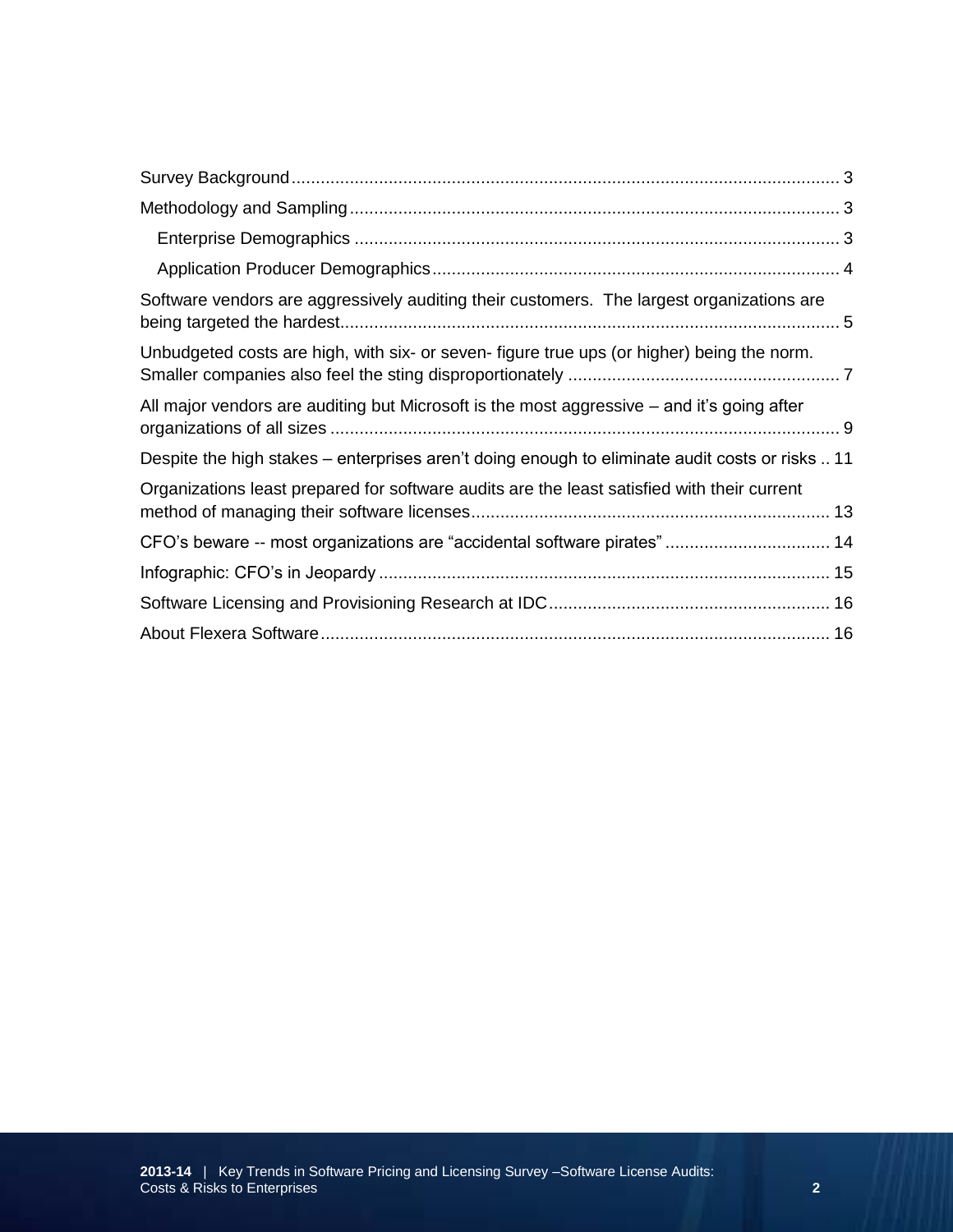## *2013-14 Key Trends in Software Pricing & Licensing Survey: Software License Audits: Costs & Risks to Enterprises*

*Sponsored by Flexera Software*

#### <span id="page-2-0"></span>**Survey Background**

The *2013-14 Key trends in Software Pricing and Licensing* survey was conducted by Flexera Software with input from IDC's Software Pricing and Licensing Research division under the direction of Amy Konary, research vice president - software licensing and provisioning at IDC. This annual research project looks at software licensing, pricing and enforcement trends and best practices. The survey reaches out to executives at application producers (Software vendors and intelligent device manufacturers) and enterprises who use and manage software and devices. Now in its ninth year, the survey is made available to the industry at large each year.

#### <span id="page-2-1"></span>**Methodology and Sampling**

In total, 1,828 respondents participated in the survey, including 430 enterprise executives and 1398 application producer executives.

#### <span id="page-2-2"></span>**Enterprise Demographics**

41% of the enterprise respondents were from larger enterprises of \$1 billion or more in revenues and 14% were from companies with \$3 billion in revenues or more. Among other places, 56% of respondents were from North America, 28% were from Europe, and 7% were from Australia.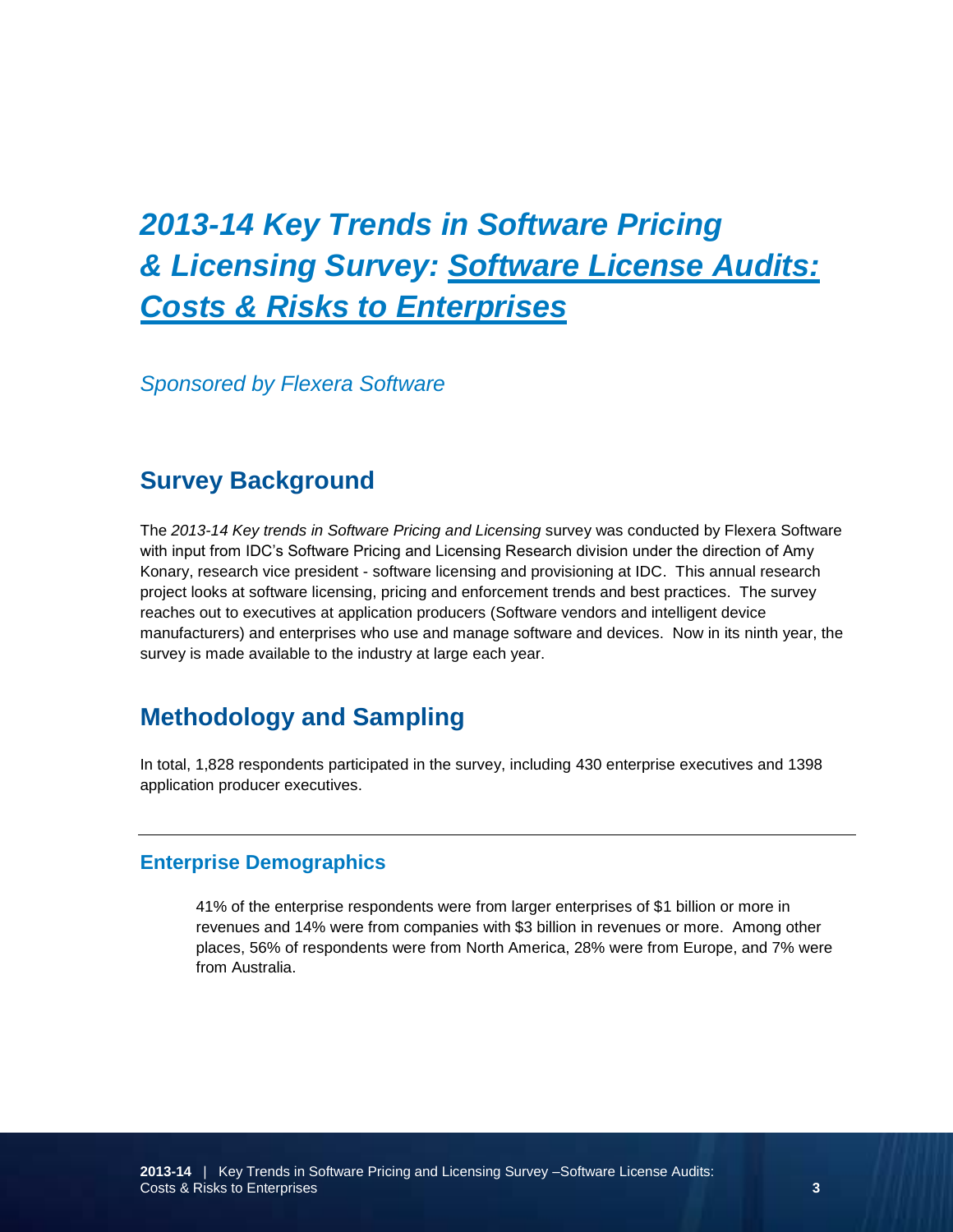

#### <span id="page-3-0"></span>**Application Producer Demographics**

The largest segment of application producer respondents (60%) come from companies with \$10 million and under in revenues. 3% of the respondents were from companies with \$1 billion or more in revenues. Among other places, 47% of respondents are from North America, 23% from Europe, and 13% from Australia.

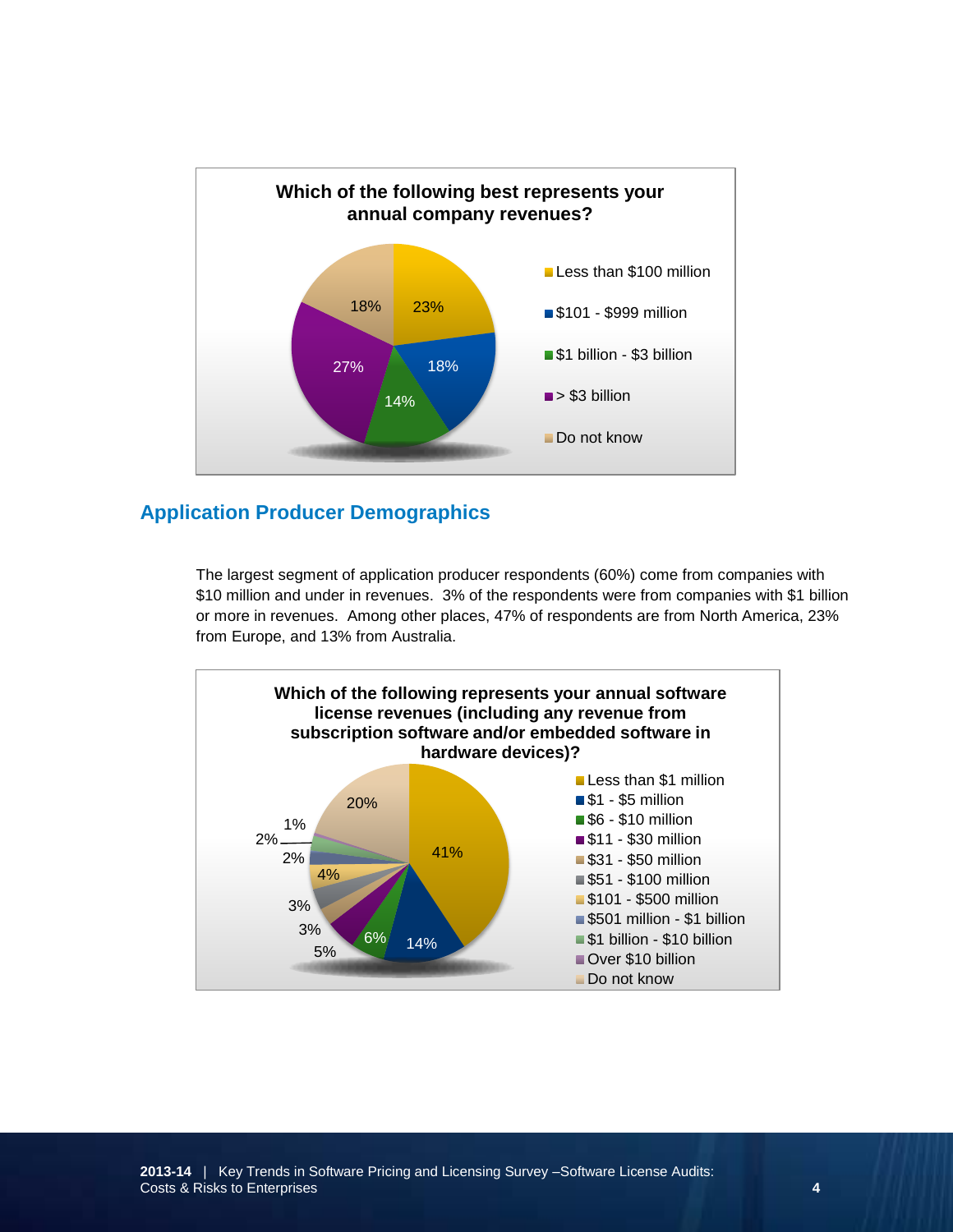#### <span id="page-4-0"></span>**Software vendors are aggressively auditing their customers. The largest organizations are being targeted the hardest.**

Software vendors are continuing their aggressive practices of auditing their customers for software license compliance. 63% of respondents report having been audited in the last 18-24 months. This high level of auditing is a continuation of existing practices reported in last year's [Key Trends in](http://www.flexerasoftware.com/company/news-center/press-releases/Software-License-Compliance-Audits-Increase-Cost-Risk-Exposure.html)  [Software Pricing and Licensing Report on this topic,](http://www.flexerasoftware.com/company/news-center/press-releases/Software-License-Compliance-Audits-Increase-Cost-Risk-Exposure.html) at which times 64% of respondents reported having been audited.

Moreover, respondents report that audits are not isolated incidents. 37% say they were audited two or more times over the last 18-24 months.

Large companies are being targeted particularly heavily. For companies with \$3B or more in revenues, one third of respondents, 33%, report being audited three times or more (versus 25% for \$1-3B organizations, 14% for \$101-999M organizations and 3% for or organizations with less than \$100M in revenues).

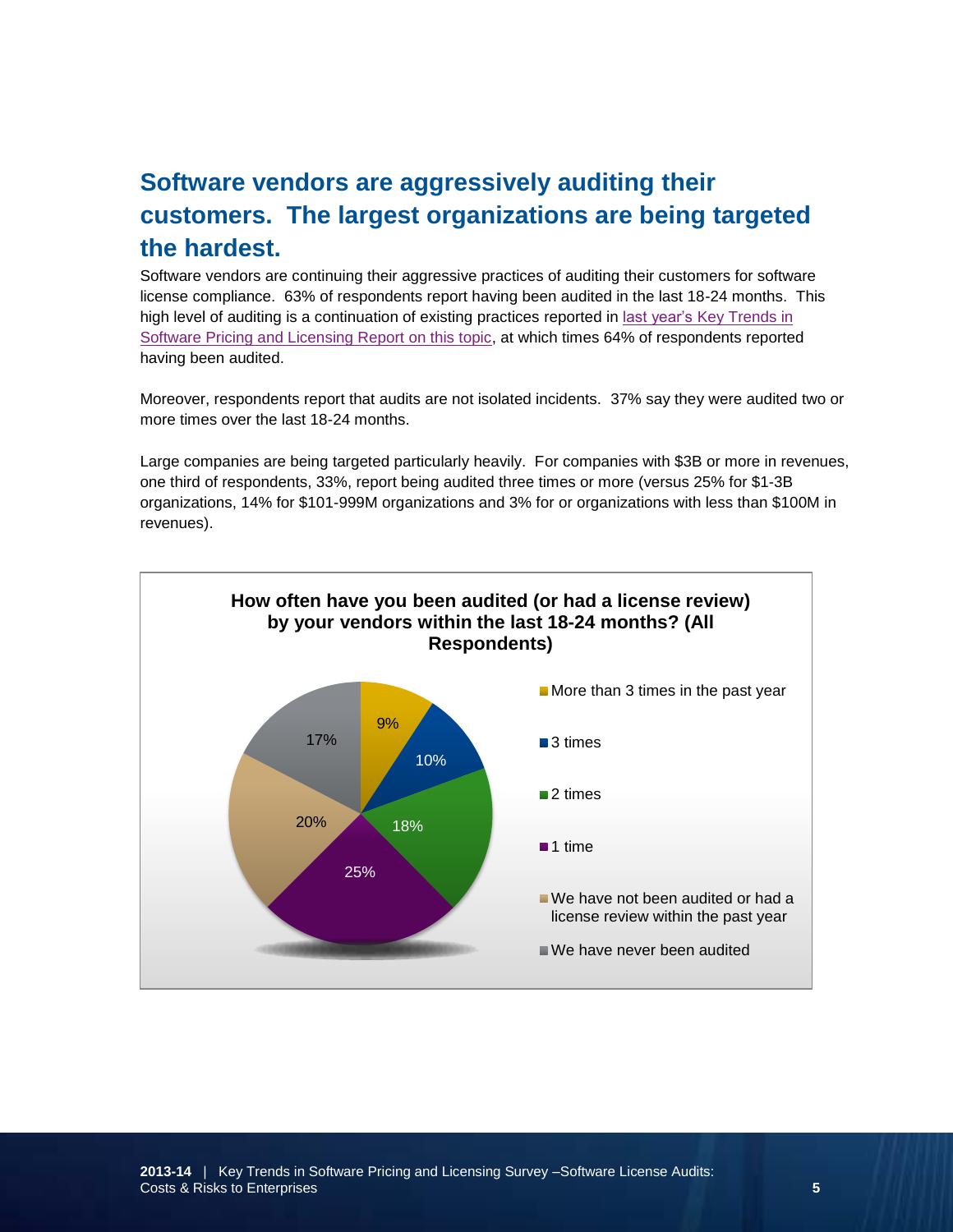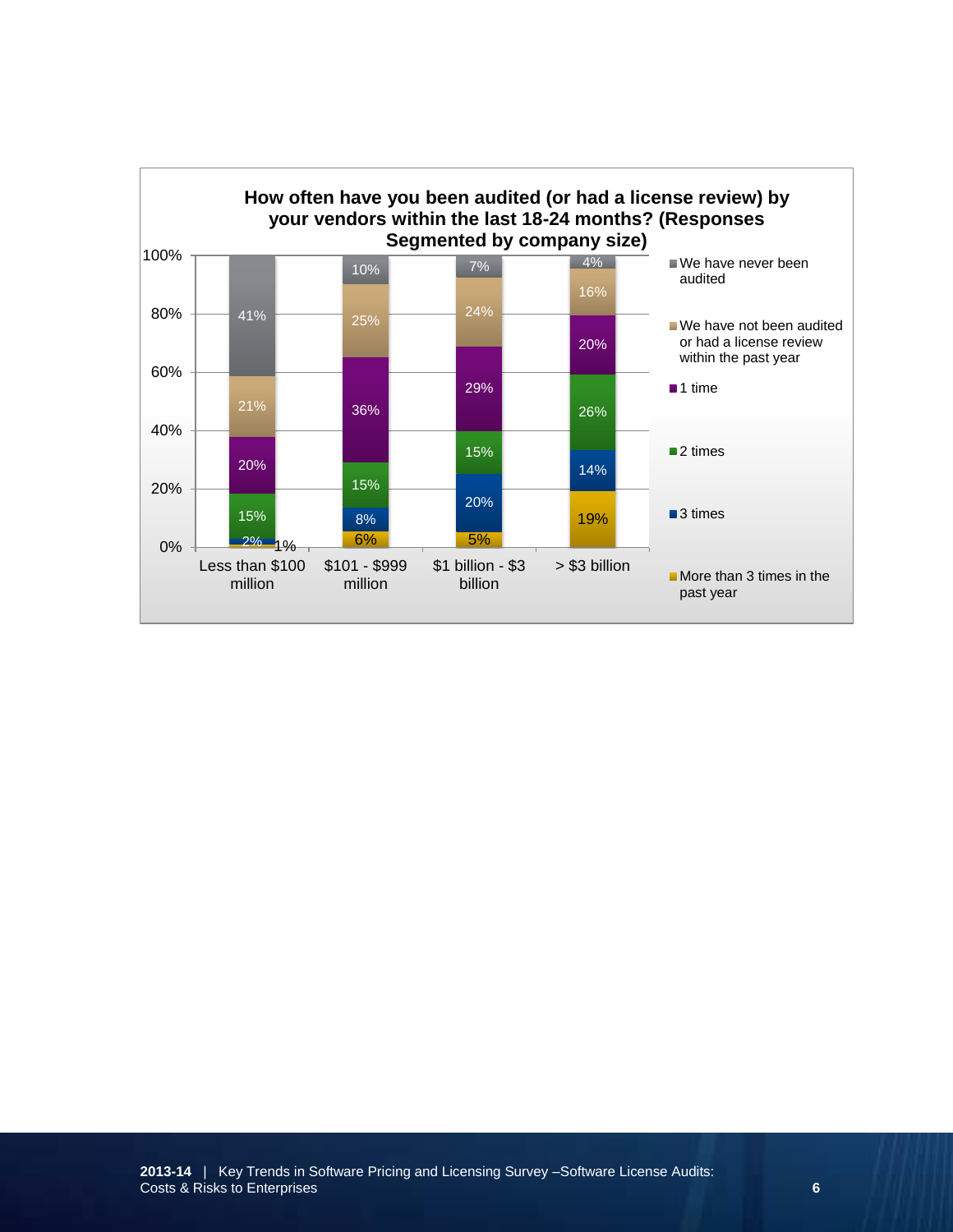### <span id="page-6-0"></span>**Unbudgeted costs are high, with six- or seven- figure true ups (or higher) being the norm. Smaller companies also feel the sting disproportionately**

Software true-up costs resulting from a vendor audit are particularly painful for organizations because they are largely unbudgeted. So organizations must find uncommitted funds to pay the true-up bill. And, if no funds are available, the costs must come from other programs, creating financial hardship and corporate risk, which the CIO and CFO must strive to minimize.

According to the survey, the audit true-up costs are high, as are the resulting risks being borne by organizations. Among respondents aware of their vendors' audit practices, the majority – 56% -- report that audit fees within the last year were \$100K or more for their organization. The steep audit costs are, again, consistent year over year, with 55% of respondents in last year's study reporting audit costs of \$100K or more.

21% of respondents in this year's survey said their organizations were charged \$1M or more in audit true-up costs. This is comparable to last year's results, where 24% of respondents reported true up costs of \$1M or more.

While the true up bill is generally much higher for large organizations, smaller enterprises also feel the sting – often disproportionately so. Even though the overall true up bill for companies under \$100M are smaller relatively speaking – the expense impact is 13 times more severe for smaller organizations. For instance, according to analysis of the survey results, the average true-up payment for a \$4B company would have been about \$1.6M – or about \$.0004 per dollar of revenue. The average true up payment for a smaller \$50M company would have been about \$263K, or about \$.005 per dollar of revenue – about 13 times greater impact than to its larger counterpart.

Bottom line: Large companies are experiencing deep pain from software vendor license audits and all indications suggest that the trend is a long term one, with vendors continuing to audit their customers and extract deep fees.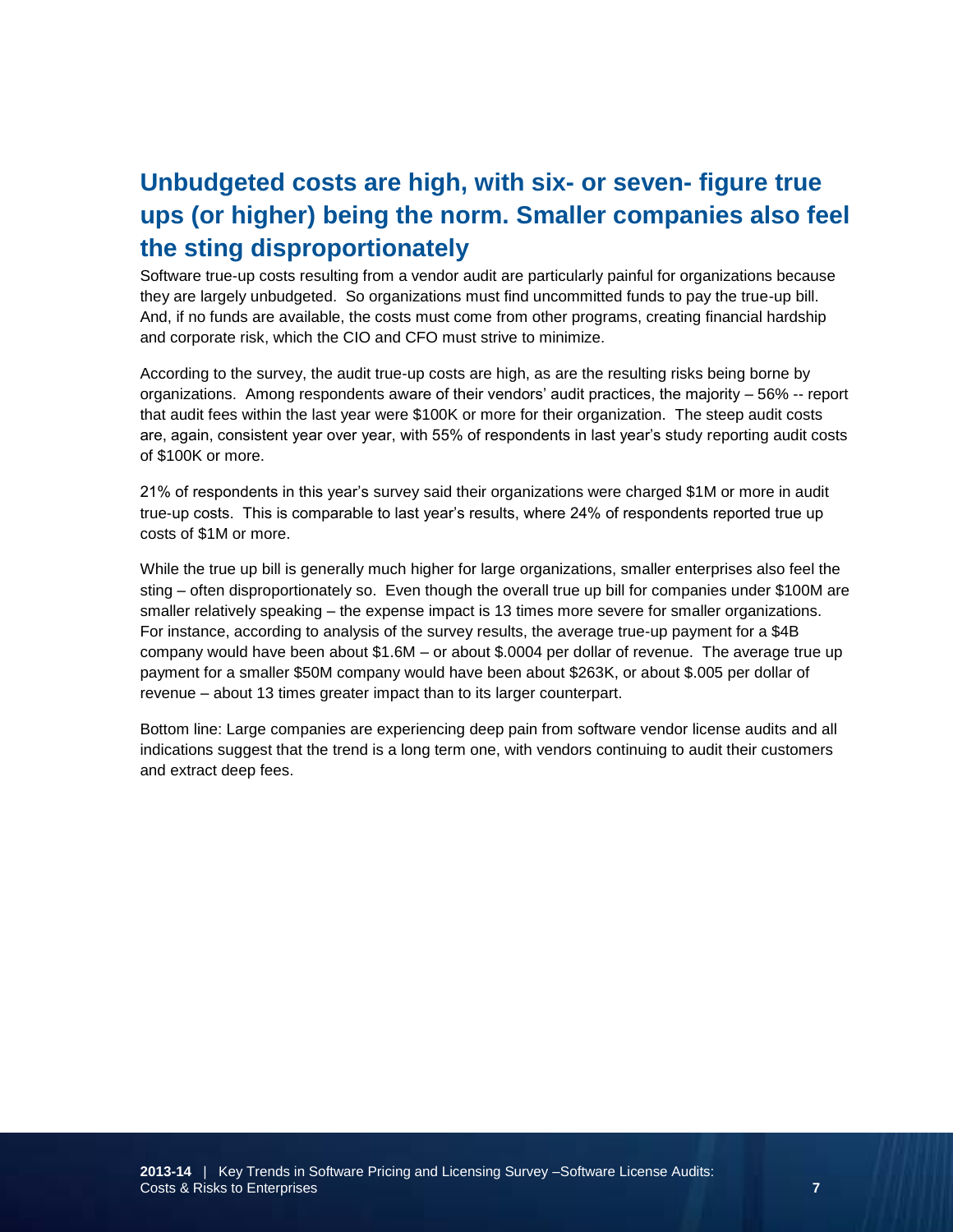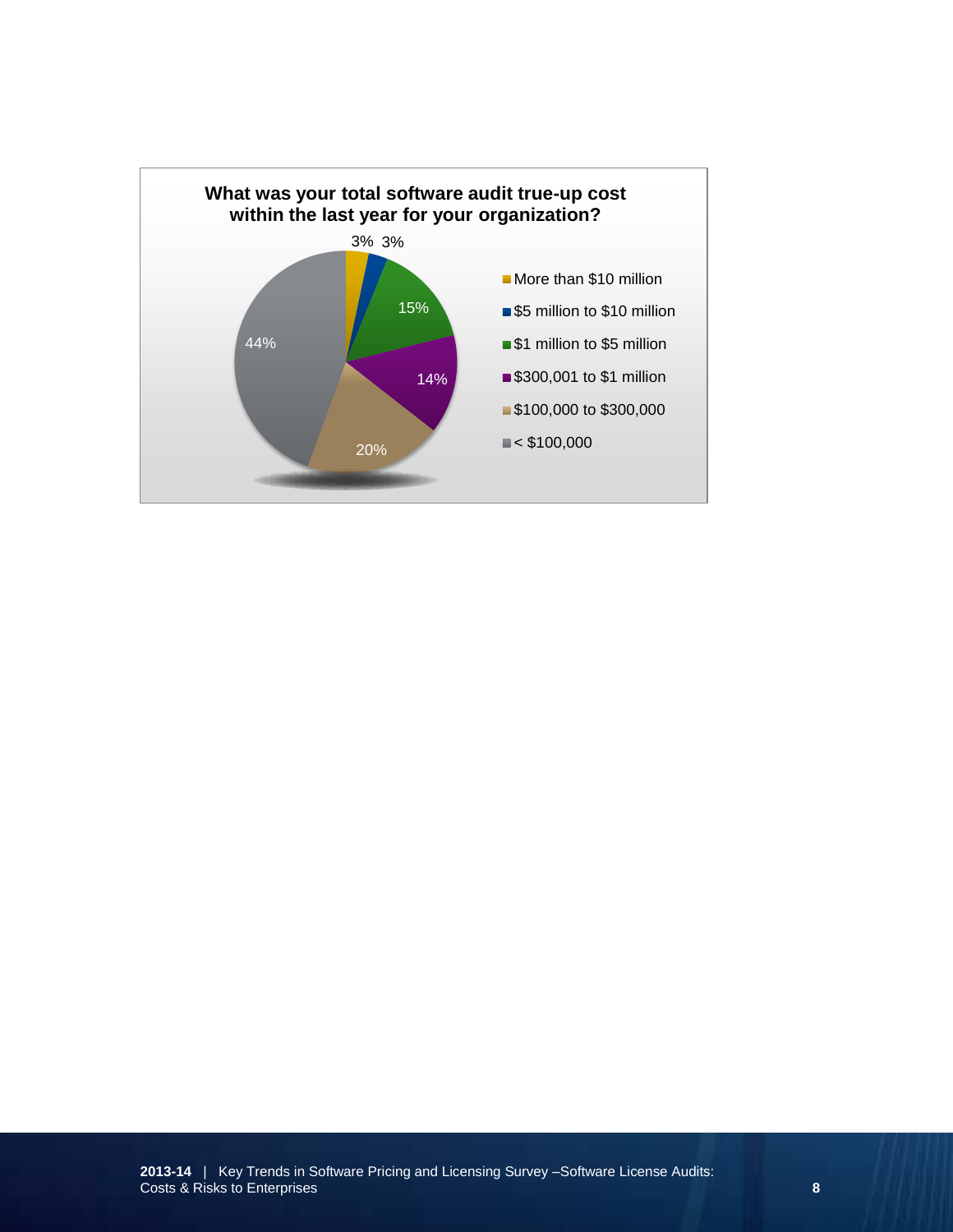#### <span id="page-8-0"></span>**All major vendors are auditing but Microsoft is the most aggressive – and it's going after organizations of all sizes**

According to the survey, all of the major software vendors are auditing their customers. But Microsoft is by far the most aggressive. 58% of respondents report having had a Microsoft audit within the last year. The other major vendors audited – but not nearly as pervasively. 29% or respondents report being audited by Adobe within the last year, 23% by IBM, 21% by Oracle, 12% by SAP and 8% by Symantec. Other vendors mentioned less frequently include Autodesk, Attachmate and VMware.

This is the second year in a row that Microsoft has taken top spot as the most frequent auditor, while Adobe has risen in the ranks considerably. In the 2012 study, 51% of respondents said they had been audited by Microsoft during the prior year, 27% by Oracle, 24% by IBM, 22% by SAP and 19% by Adobe.

While most vendors focus their auditing efforts on their largest customers, Microsoft is an equal opportunity auditor – aggressively targeting customers of all sizes relative to other vendors. For instance, consider Microsoft versus Adobe – the next most aggressive auditor according to the study. For companies reporting \$3B in revenue or more relative parity in auditing frequency prevailed – Microsoft audited 19% of those respondents within the last year and Adobe audited 16%.

However, as respondents' organization sizes decrease in terms of revenue – the ratio of companies audited by Microsoft versus Adobe (and the other vendors) increases. For instance, 11% of companies with revenue between \$1-3B were audited by Microsoft last year versus only 6% by Adobe. For organizations with \$101-999M in revenues, 16% still reported being audited by Microsoft versus only 4% by Adobe. And for organizations with less than \$100M in revenue, 12% report being audited by Microsoft versus only 2% by Adobe.

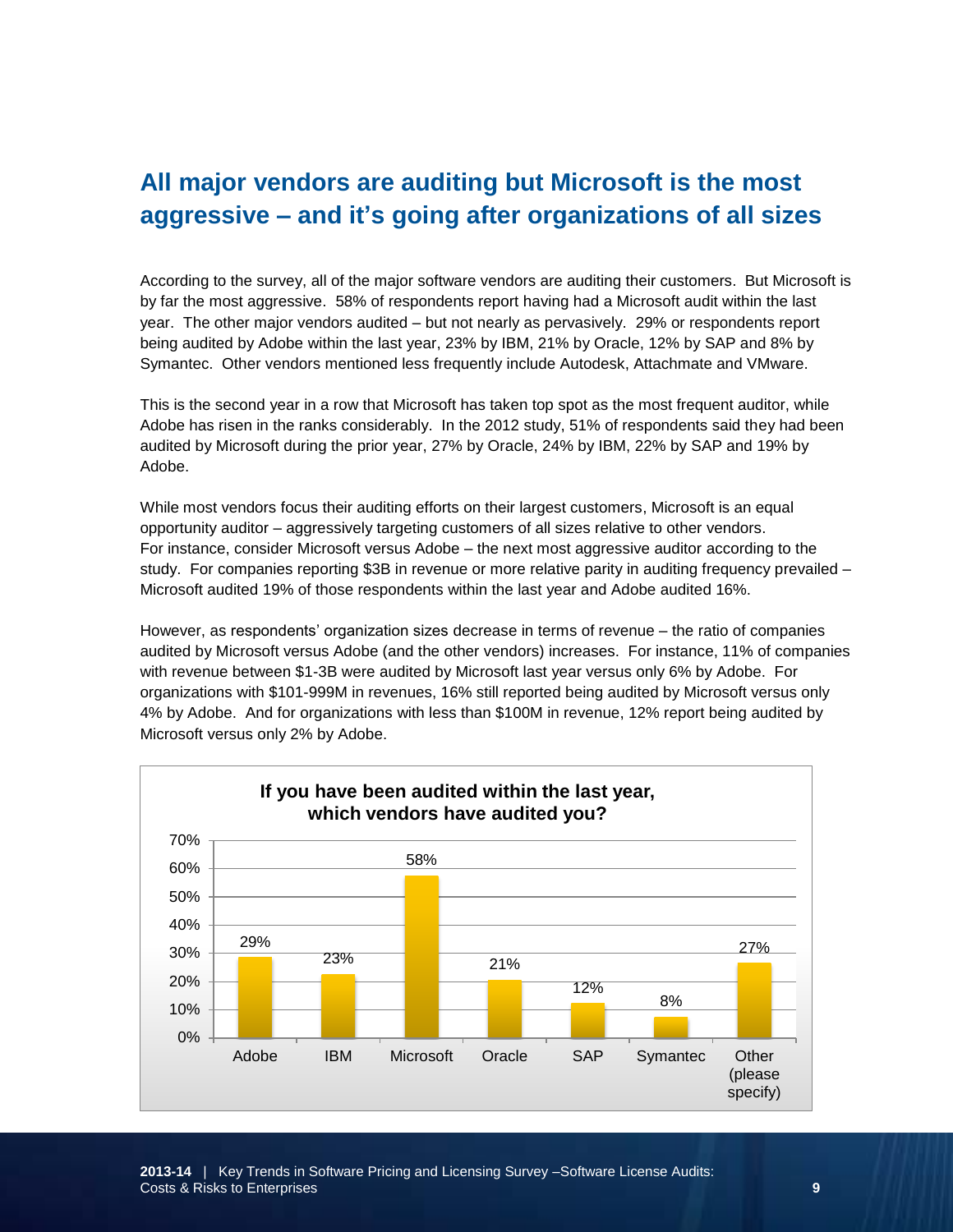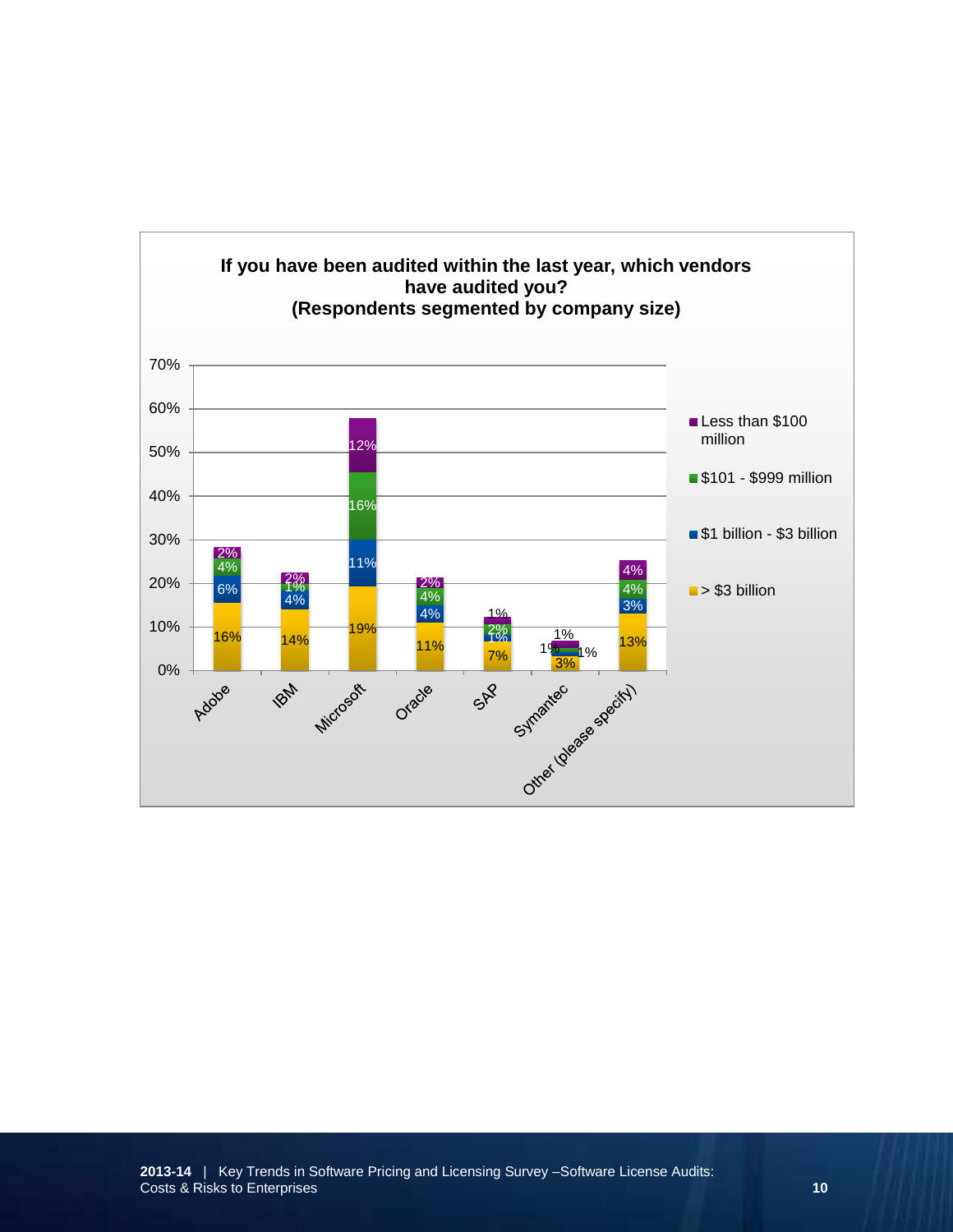#### <span id="page-10-0"></span>**Despite the high stakes – enterprises aren't doing enough to eliminate audit costs or risks**

Given the growing complexity of managing software licenses, automated commercial solutions such as Software License Optimization tools have emerged to ensure continual compliance and license optimization. However, only 36% are using automated commercial software to manage their software. The majority of respondents is using a patchwork of methods -- or is doing nothing at all. For instance, 25% of respondents are managing software licenses using manual methods, such as spreadsheets, while 9% are using home grown systems. 18% are using tracking tools provided by their vendors, and 7% are simply not tracking their software licenses at all

Respondents who are managing licenses do it primarily (57%) to ensure compliance with vendor agreements and to reduce cost and risk of an audit. 29% say they manage licenses to reduce software costs/minimize shelfware.

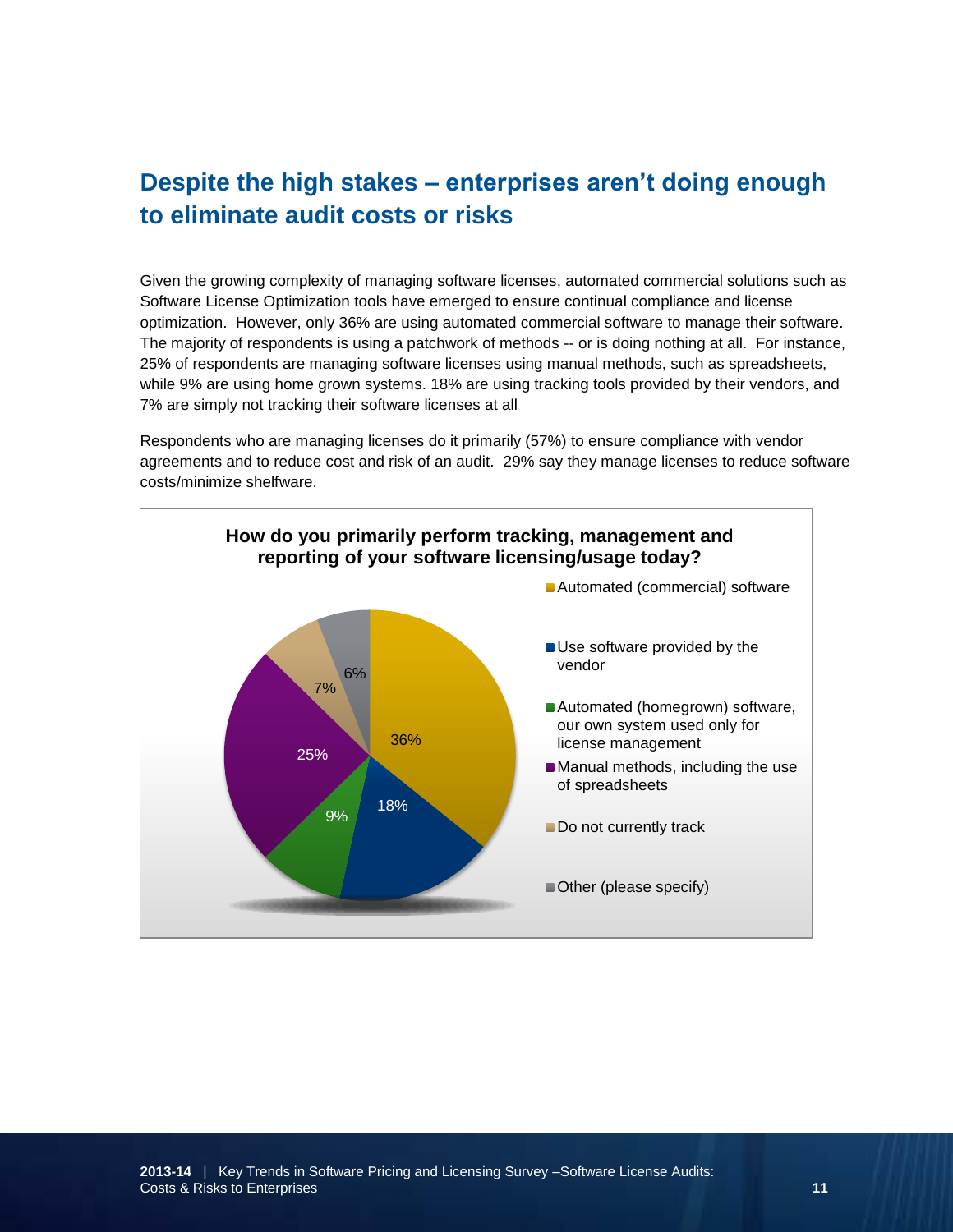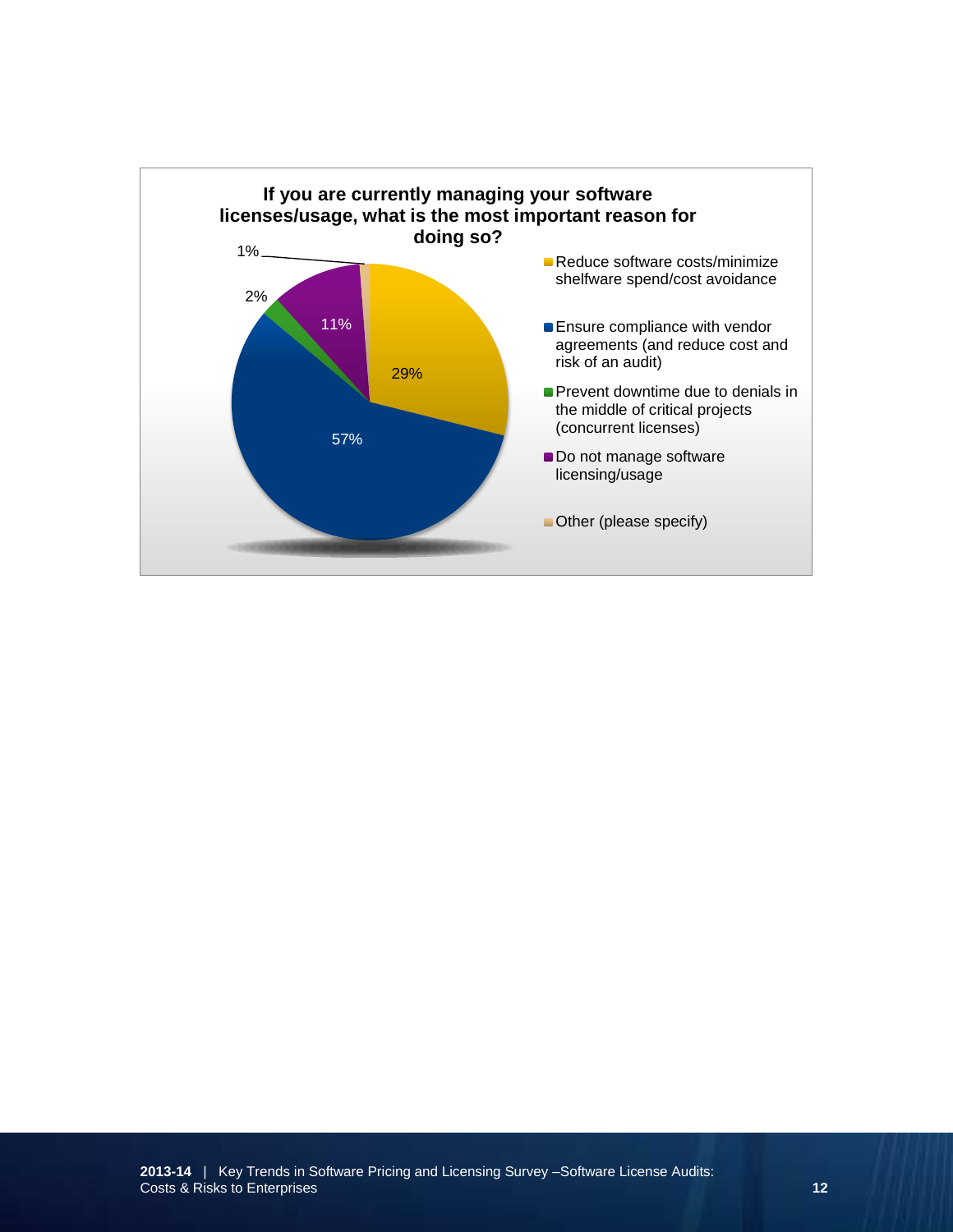### <span id="page-12-0"></span>**Organizations least prepared for software audits are the least satisfied with their current method of managing their software licenses**

The survey asked respondents that are managing software licenses and usage – how satisfied they are with the results. We cross-tabulated answers based on the method of license management respondents are using. Those that have implemented automated (commercial) software, such as a Software License Optimization solutons, are significantly more satisfied. Not surprisingly, organizations least prepared for a software license audit – those that do not proactively manage their software licenses or do so manually – are the least satisfied with the results.

54% of respondents who report that they have implemented automated commercial software for managing their software licenses, report being satisfied or very satisfied with their methods. Only 31% of those who use vendor-provided software are satisfied. Likewise, only 22% who use home-grown systems for license management are satisfied. And only 6% who use manual methods, such as spreadsheets, are satisfied.

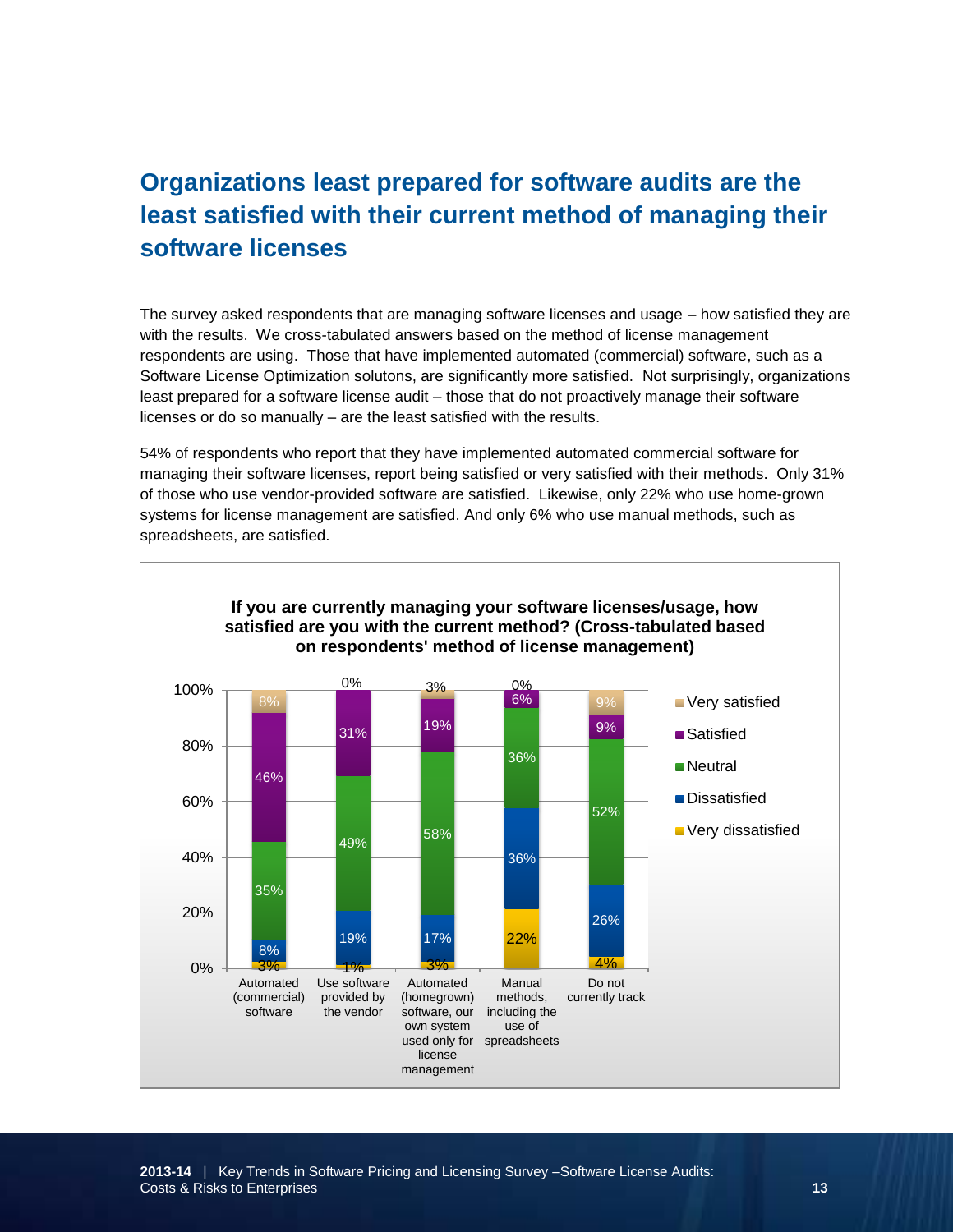#### <span id="page-13-0"></span>**CFO's beware -- most organizations are "accidental software pirates"**

It is assumed that software piracy is the trade of unscrupulous criminals. But according to the survey results, most organizations are software pirates – they are using software that they have not paid for. In reality, it's a misnomer to call these enterprises software pirates – they're really "accidental pirates." They fully intend to pay for all the software they use. The problem is, as the survey reveals, they're doing a poor job at managing those software licenses to ensure compliance with their software license agreements. This occurs when enterprises fail to implement the necessary processes and technology to track software installation and use across all environments – on-premises, virtualized, cloud and mobile – and reconcile that activity with the rules – product use rights – contained in their license agreements.

Among respondents familiar with their organizations' compliance position, 85% reported that at least some of their license spend is associated with applications that are out of compliance. 28% of survey respondents say that anywhere from 11-30% of their software spend is associated with applications that are out of compliance. And 14% of survey respondents say that 31% or more of their software spend is associated with software that is out of compliance.

These results should serve as a wakeup call to IT management. Painful software audit true up bills will continue until best practices and technology are implemented to help ensure continual license compliance and optimization. And until that is done, continue to expect uncomfortable conversations with the CFO explaining why these audits are yielding six, seven (and even eight) figure unbudgeted pay outs to software vendors.

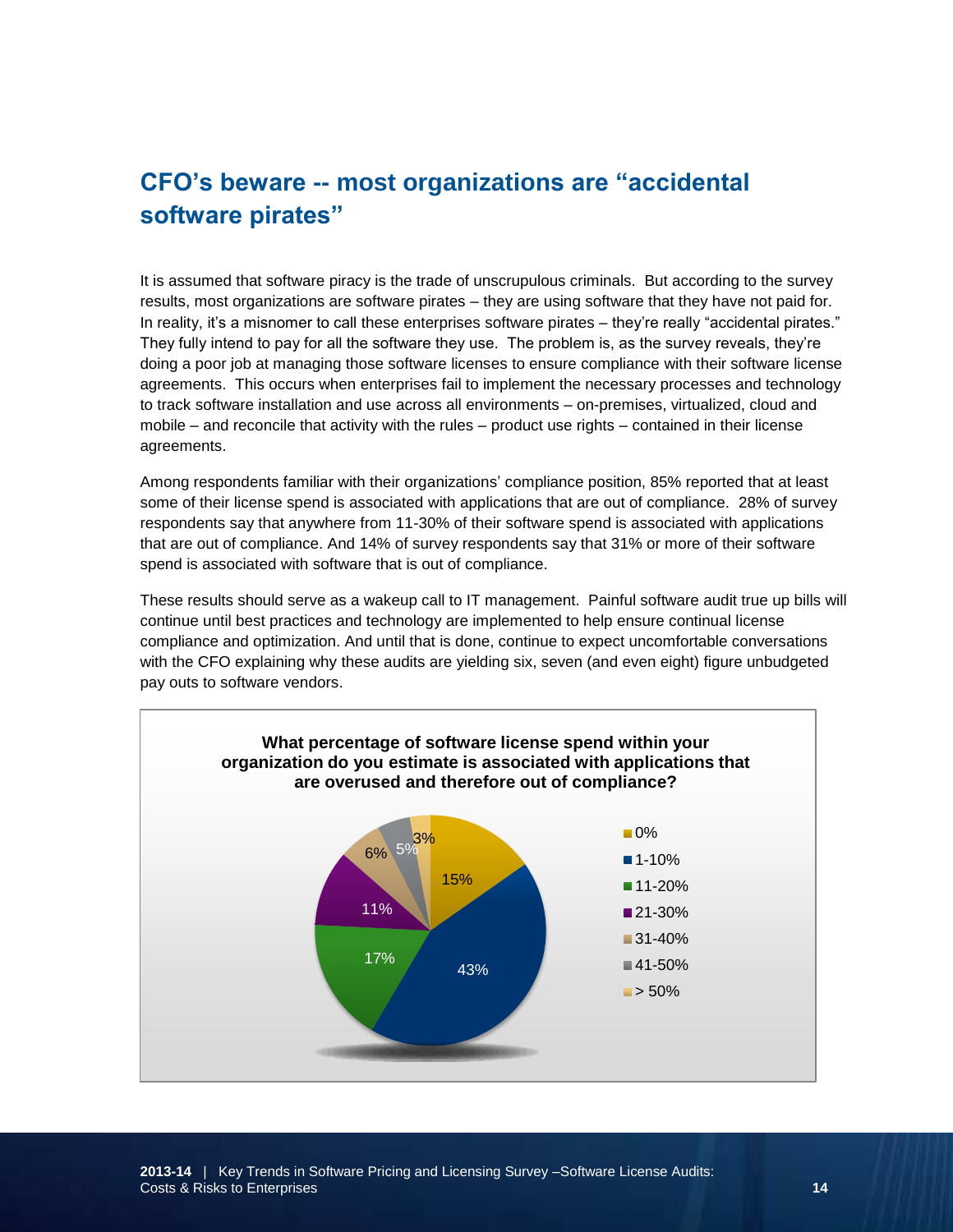## <span id="page-14-0"></span>**Infographic: CFO's in Jeopardy**

| <b>CFOs</b><br>IN JEOPARDY:<br>What you don't know about software license<br>compliance can be dangerous for your career.<br>\$200 \$20 <sup>6</sup> \$200 \$200<br>000<br>$\boldsymbol{s}$<br>$\boldsymbol{s}$<br>$\boldsymbol{s}$<br>$CFO-$<br>CFO-GLOBAL<br>CFO<br><b>SECURITY</b><br>Shipping<br>Major<br><b>COMPANY</b><br>Giant<br>BANK |     |                                                                                                                                                                                  |  |
|-----------------------------------------------------------------------------------------------------------------------------------------------------------------------------------------------------------------------------------------------------------------------------------------------------------------------------------------------|-----|----------------------------------------------------------------------------------------------------------------------------------------------------------------------------------|--|
| <b>RATED</b><br><b>ARGHHH</b>                                                                                                                                                                                                                                                                                                                 | 85% | PERCENTAGE OF ORGANIZATIONS THAT ARE<br>"ACCIDENTAL" SOFTWARE PIRATES - USING MORE<br>SOFTWARE THAN THEY HAVE PAID FOR                                                           |  |
| <b>AUDIT-ORY</b><br><b>EFFECT</b>                                                                                                                                                                                                                                                                                                             | 63% | PERCENTAGE OF ORGANIZATIONS AUDITED<br>BY THEIR SOFTWARE VENDORS IN THE LAST<br>18-24 MONTHS                                                                                     |  |
| <b>BIG BIZ</b><br><b>POP QUIZ</b>                                                                                                                                                                                                                                                                                                             | 34% | PERCENTAGE OF LARGE ENTERPRISES<br>(\$3B+) AUDITED THREE TIMES OR MORE<br>IN THE LAST 18-24 MONTHS                                                                               |  |
| <b>TRUTH</b><br><b>HURTS</b>                                                                                                                                                                                                                                                                                                                  | 21% | PERCENTAGE OF ORGANIZATIONS THAT SAID<br>THEY WERE CHARGED \$1 MILLION OR MORE<br>THIS PAST YEAR FOR SOFTWARE TRUE UPS                                                           |  |
| <b>WHAT'S</b><br><b>THE WORD</b>                                                                                                                                                                                                                                                                                                              | 58% | PERCENTAGE OF ENTERPRISES THAT HAVE BEEN<br>AUDITED IN THE LAST YEAR SAY THEY HAVE<br><b>BEEN AUDITED BY MICROSOFT - THE MOST</b><br><b>FREQUENTLY CITED VENDOR DOING AUDITS</b> |  |
| <b>BEHIND</b><br><b>THE TIMES</b>                                                                                                                                                                                                                                                                                                             | 64% | PERCENTAGE OF ORGANIZATIONS THAT ARE NOT<br>USING AUTOMATED, COMMERCIAL SOFTWARE TO<br><b>MANAGE THEIR SOFTWARE LICENSES</b>                                                     |  |
| <b>MINORITY</b><br><b>REPORT</b>                                                                                                                                                                                                                                                                                                              | 6%  | PERCENTAGE OF ORGANIZATIONS<br><b>MANAGING THEIR SOFTWARE LICENSE MANUALLY</b><br>THAT ARE SATISFIED WITH THE RESULTS                                                            |  |
| FLEXER<br>www.flexerasoftware.com                                                                                                                                                                                                                                                                                                             |     |                                                                                                                                                                                  |  |